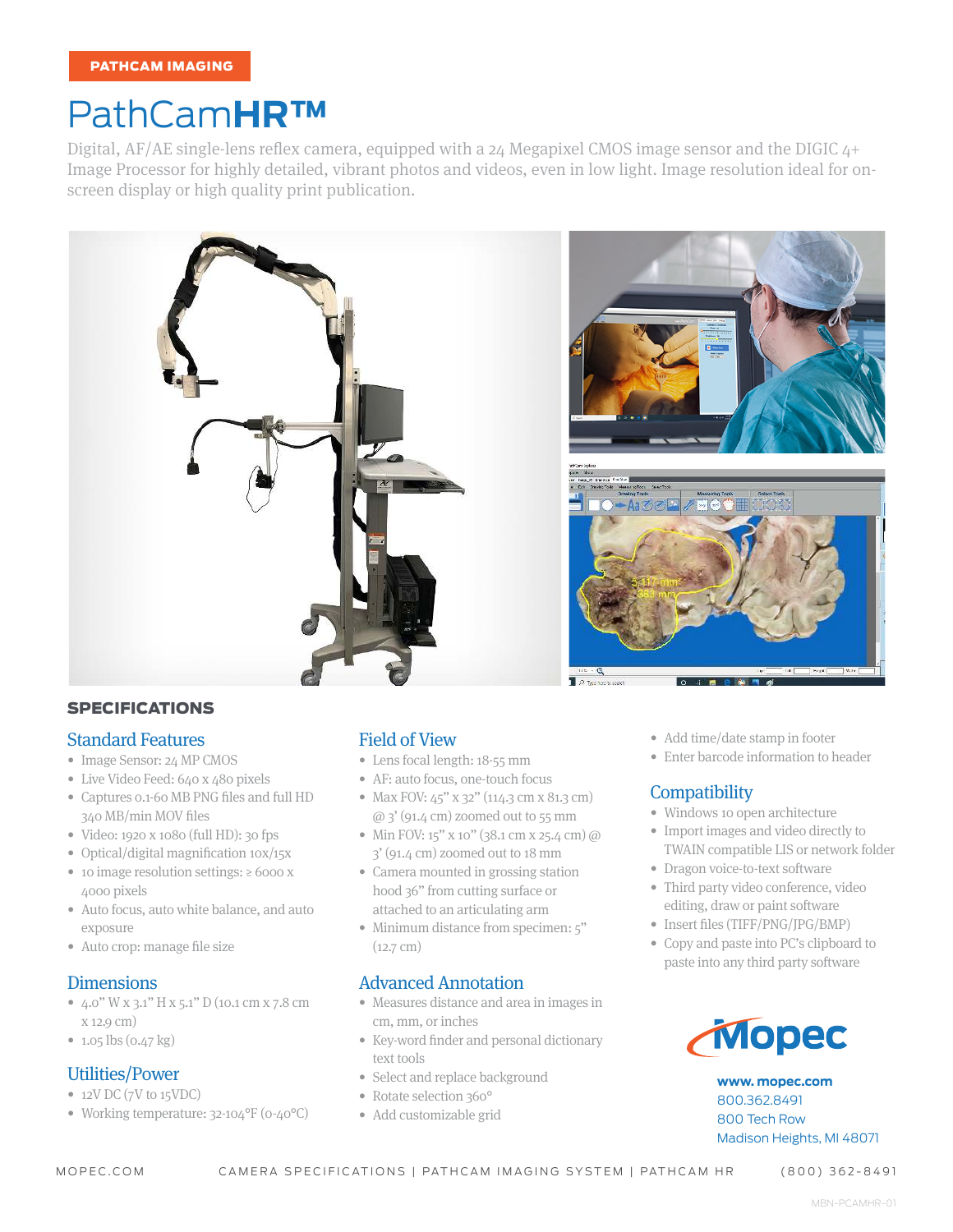# PathCam**HD™**

Unmatched versatility. Presenting 3GSDI and HDMI simultaneous outputs, remote adjustable optical zoom range, and stereo audio embedding ability, PathCam HD delivers crystal clear HD images up to 1920 x 1080p with ultra-low light ability and industry leading low noise performance.



#### SPECIFICATIONS

## Standard Features

- Image Sensor: 2.1 MP CMOS
- Live Video Feed: 1920 x 1080 pixels
- Add customizable grid on live feed
- Captures 0.2-4.5 MB PNG files and full HD 146-202 MB/min AVI files
- Video: 1920 x 1080 (full HD): 60 fps
- Optical/digital magnification 10x/12x
- Video settings: 9 ≤ 1920 x 1080 pixels
- Auto focus, auto white balance, and auto exposure
- VISCA compliant
- Simultaneous outputs: 3 GSDI/HDMI

## **Dimensions**

- 2.2" W x 2.2" H x 4.1" D (5.6 cm x 5.6 cm x 10.5 cm)
- 0.8 lbs (0.36 kg)

## Utilities/Power

- 12V DC (7V to 15VDC)
- Consumption: Max 4.5 W

• Working temperature: 32-104°F (0-40°C)

#### Field of View

- Lens focal length: 4.7 47 mm
- AF: auto focus
- Max FOV: 11.3" x 8" (3.4 m x 2.4 m) @ 9'  $(2.7 m)$
- Min FOV: 7.5" x 5.3" (19.1 cm x 13.5 cm) @  $6'(15.2 \text{ cm})$
- Camera mounted in grossing station hood 36" from cutting surface or attached to an articulating arm
- Minimum distance from specimen: 5"  $(12.7 \text{ cm})$

## Advanced Annotation

- Measures distance and area in images in cm, mm, or inches
- Key-word finder and personal dictionary text tools
- Select and replace background
- Rotate selection 360°
- Add customizable grid
- Add time/date stamp in footer
- Enter barcode information to header

## **Compatibility**

- Windows 10 open architecture
- Import images and video directly to TWAIN compatible LIS or network folder
- Dragon voice-to-text software
- Third party video conference, video editing, draw or paint software
- Insert files (TIFF/PNG/JPG/BMP)
- Copy and paste into PC's clipboard to paste into any third party software



**www. mopec.com** 800.362.8491 800 Tech Row Madison Heights, MI 48071